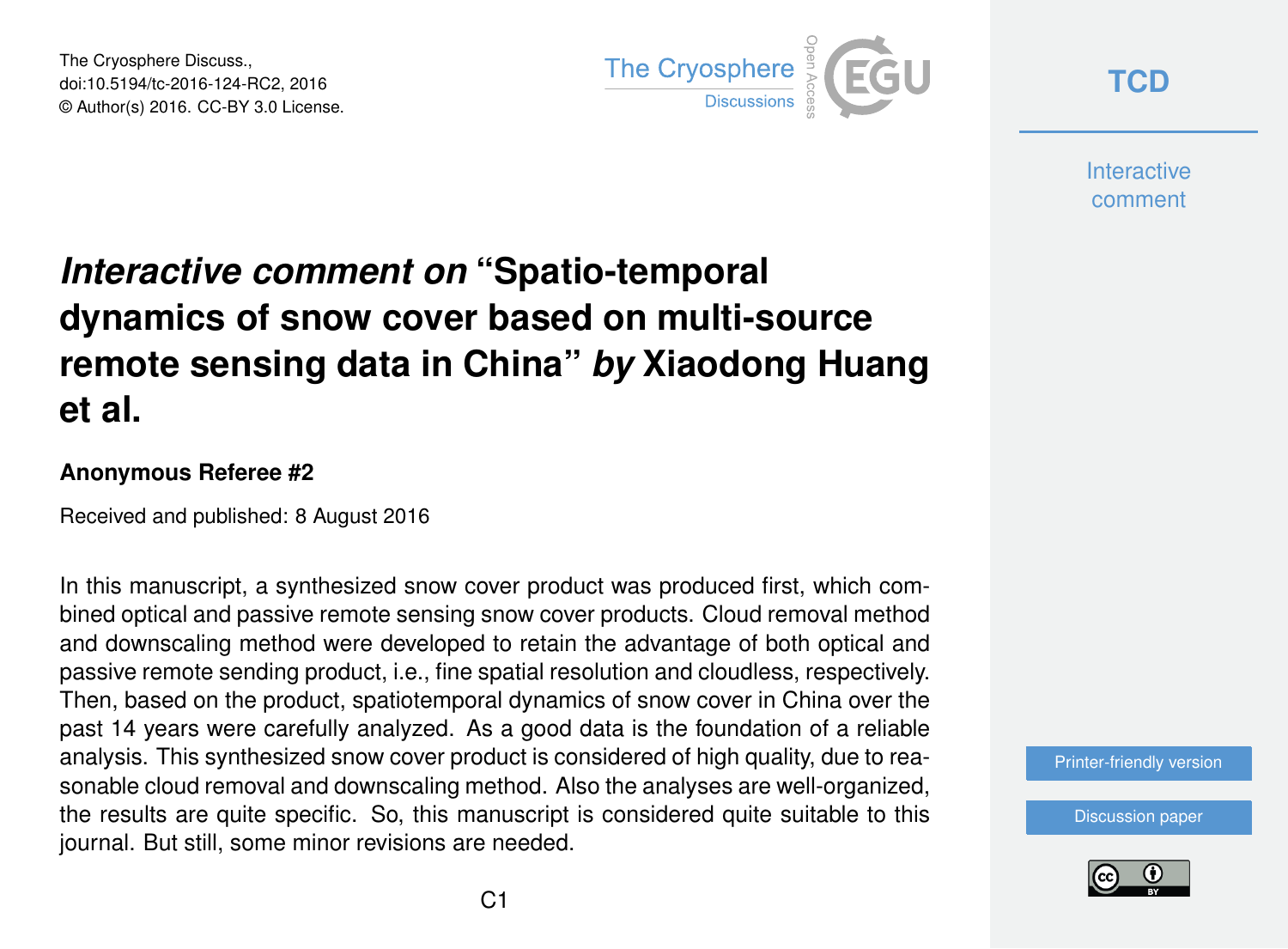1. The descriptions of sentences need to be more carefully considered, especially some improper prepositions. In addition, some confused words or sentences are listed below: a) Line 31: "Middle-latitude". Usually we say middle latitude, or mid-latitude, but merely middle-latitude. b) Line 155: "SDi is the 25-km spatial resolution snow depth value in year i". This definition is not clear to me, as I cannot tell if SDi should be a daily result or annual mean result. c) Line 194: "Because some remote sensing data were lost". This sentence is quite confusing, especially with the word "lost". d) Line 268: "(December-February next year". There should be a ")" after "(" .

2. Some detailed problems in figures. a) Resolution of figures (dpi) should be enhanced, especially the maps. b) In figure titles, when it refers to "average annual", it is suggested to add time duration. Take Figure 3 for example, it is advised to be: ". . . annual average snow depth in China from 2001to 2014".

3. There are some strange "missing" words or blanks throughout the manuscript. a) Line 173, Line 177: "at a given significance level " b) Line 233: "( <0) "

4. There are some leap years during the study period, but it seems that you assumed every year to be 365 days. Explanations are needed.

5. As you speak highly of the M-K method in analyzing the variation and trend of snow cover data, why you used Sen's median method "to test the accuracy of this result" (Line 230)? Do you have any explanations?

6. The long time series of snow depth in China you used in WESTDC have been updated based on the following publications:

a) Che, T., Dai, L.Y., Zheng, X.M., Li, X.F., Zhao, K., 2016. Estimation of snow depth from MWRI and AMSR-E data in forest regions of Northeast China. Remote Sensing of Environment 183, 334-349. b) Dai, L., Che, T., Ding, Y., 2015. Inter-Calibrating SMMR, SSM/I and SSMI/S Data to Improve the Consistency of Snow-Depth Products in China. Remote Sensing 7, 7212. c) Dai, L.Y., Che, T., Wang, J., Zhang, P., 2012.

## **[TCD](http://www.the-cryosphere-discuss.net/)**

**Interactive** comment

[Printer-friendly version](http://www.the-cryosphere-discuss.net/tc-2016-124/tc-2016-124-RC2-print.pdf)

[Discussion paper](http://www.the-cryosphere-discuss.net/tc-2016-124)